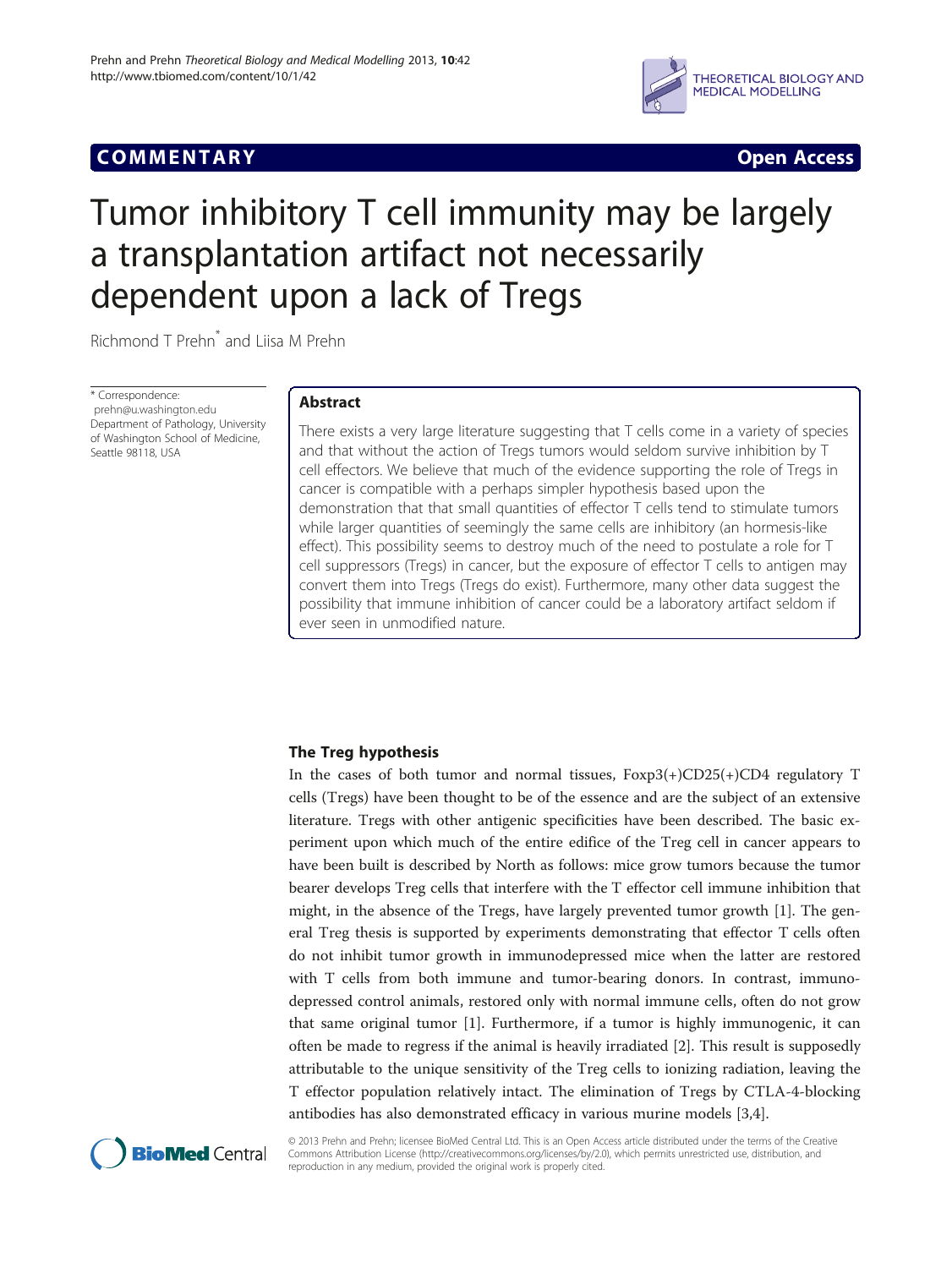<span id="page-1-0"></span>It seems there is a logical alternative explanation for most of the observations that seem to necessitate the existence of Tregs, an explanation that need not involve Treg cells at all. The argument we shall now advance does not rule out Tregs, but does, we think, offer an alternative explanation for many, perhaps all, of the observations that have, heretofore, been blamed on those pesky Tregs. We shall begin by quoting from the abstract of a paper that appeared in 1972:

"Various numbers of spleen cells from specifically immunized mice were mixed with constant numbers of target antigenic tumor cells, and were then inoculated subcutaneously into thymectomized, X-irradiated recipients. Small numbers of admixed immune spleen cells produced a statistically significant, and reproducible, acceleration of tumor growth in the inoculum as compared with controls containing either non immune spleen cells or spleen cells from animals immune to a different, non crossreacting tumor. Larger numbers of specifically immune spleen cells, however, produced inhibition of the admixed tumor's growth. These data imply that the normal immune reaction may have a dual function in relation to neoplasia: (i) stimulation of tumor growth, early in the course of the disease, or whenever the immune reaction is minimal; (ii) inhibition of tumor growth in other circumstances [[5\]](#page-4-0) (Prehn 1972)".

It should be noted that in this experiment the stimulatory and inhibitory spleen cells were derived from one and the same population so were qualitatively identical, in contrast to the Tregs usually described in various other experiments. The possibility does persist that the immune cells in the stimulatory and inhibitory populations in the 1972 experiment might not have remained identical after exposure to differing quantities of antigen [[5\]](#page-4-0).

Figure 1, which has been published previously, depicts an idealized version of the results obtained in [\[5](#page-4-0)]. The letters and numerals are only arbitrary aids to facilitate discussion.

Numerous authors have supported these observations [\[6](#page-4-0)-[11\]](#page-4-0) and it seems there now can be no rational discussion of tumor immunity without asking, "where on the immunostimulation curve do the data lie?". It is not known whether these same observations apply to immune tolerance to normal tissues and the problems of autoimmunity, but it seems safe to infer that they will have some applicability [[12\]](#page-4-0).

Despite the numerous other influences on tumor immune effects that have been noted in the literature [\[13](#page-4-0)], the immune reaction curve (Figure 1) seems to us to be of

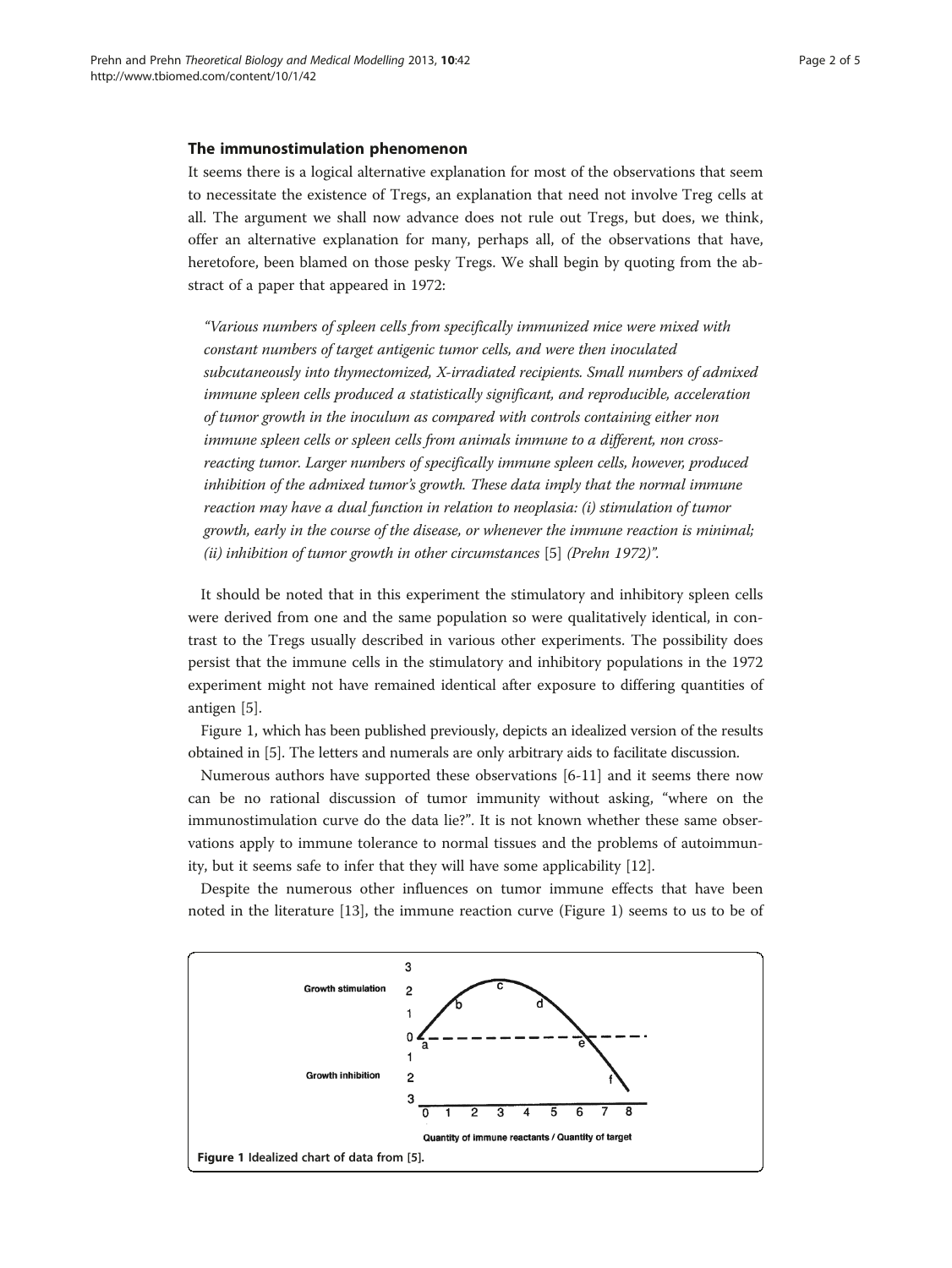central importance [\[14\]](#page-4-0) and may apply to all facets of immunity including antibody mediated as well as T cell mediated phenomena [[12\]](#page-4-0).

## Blockage of immune versus blockage of non immune inhibition of tumor growth

It has not been determined whether the quantity of immunity as depicted in the figure should designate cell numbers or, more likely, whether the quantity of immunity should be measured by the number of and quality of reactive immune sites. When one examines the apparent action of Tregs in permitting tumor growth, one must ask whether or not the effect seen is caused by dilution (reduction) of normal effector T cells to stimulatory levels rather than by the inhibition of the function of the normal effector T cells by the putative Tregs. It seems that in any situation in which an alteration of tumor growth is attributed to Tregs, it might as easily be attributed to an alteration in T effector cell concentration. As an example, the cure of an immunogenic tumor by radiation of the host could be explained by depriving the tumor of necessary lymphoid stimulation by shifting the total effective immune reaction far enough to the left. (According to this hypothetical scheme, tumors will grow relatively poorly if the immune reaction is shifted sufficiently far to either the left or to the right - see Figure [1](#page-1-0)). There is experimental evidence by one of our students showing that 3-methylcholanthrene-induced mouse skin papillomas can regress without malignant transformation even when the host animal had been severely immunodepressed; transformation to malignancy as well as growth may depend upon a stimulatory level of immune reaction [\[15,16](#page-4-0)].

The possibility that effector T cells are turned into effective Tregs by their exposure to low levels of antigen is an explanation that must not be forgotten. However, somewhat against this idea is the observation that Tregs can sometimes be specific for elements of the normal tissue in which the tumor had originated rather than for the tumor per se [[17,18\]](#page-4-0). The possibility exists that Tregs may have been designed by nature to react with normal (non-tumorous) antigens and might thus be involved in the prevention of autoimmunity.

It can now be argued that all untransplanted tumors may be continuously stimulated by an immune response. Inhibitory immunity may be an artifact usually seen only in transplanted tumors or under conditions in which the immune reaction is in some way artificially altered. This argument is suggested by the following facts:

- (1) It is relatively difficult to induce growth-inhibiting immunity in the autochthonous mouse to its own native tumor [\[19\]](#page-4-0).
- (2) Cancer progression in the mouse appears to depend upon the immune response [[20\]](#page-4-0).
- (3) 3-methylcholanthrene-induced mouse skin papillomas apparently fail to transform to malignancy in the absence of immunity [[16](#page-4-0)];
- (4) All cancers appear to possess tumor specific antigens [[9\]](#page-4-0),
- (5) Human carcinomas tend to "flare" in HIV/AIDS patients during and as a result of HAART treatment [\[21,22](#page-4-0)].

Selective pressure might suffice to keep most reactions near "c" on the immunostimulation curve. However, some tumors appear to grow better [\[23,24](#page-4-0)] or worse [[25](#page-4-0)] when the autochthonous patient is immunodepressed; perhaps in these cases the tumors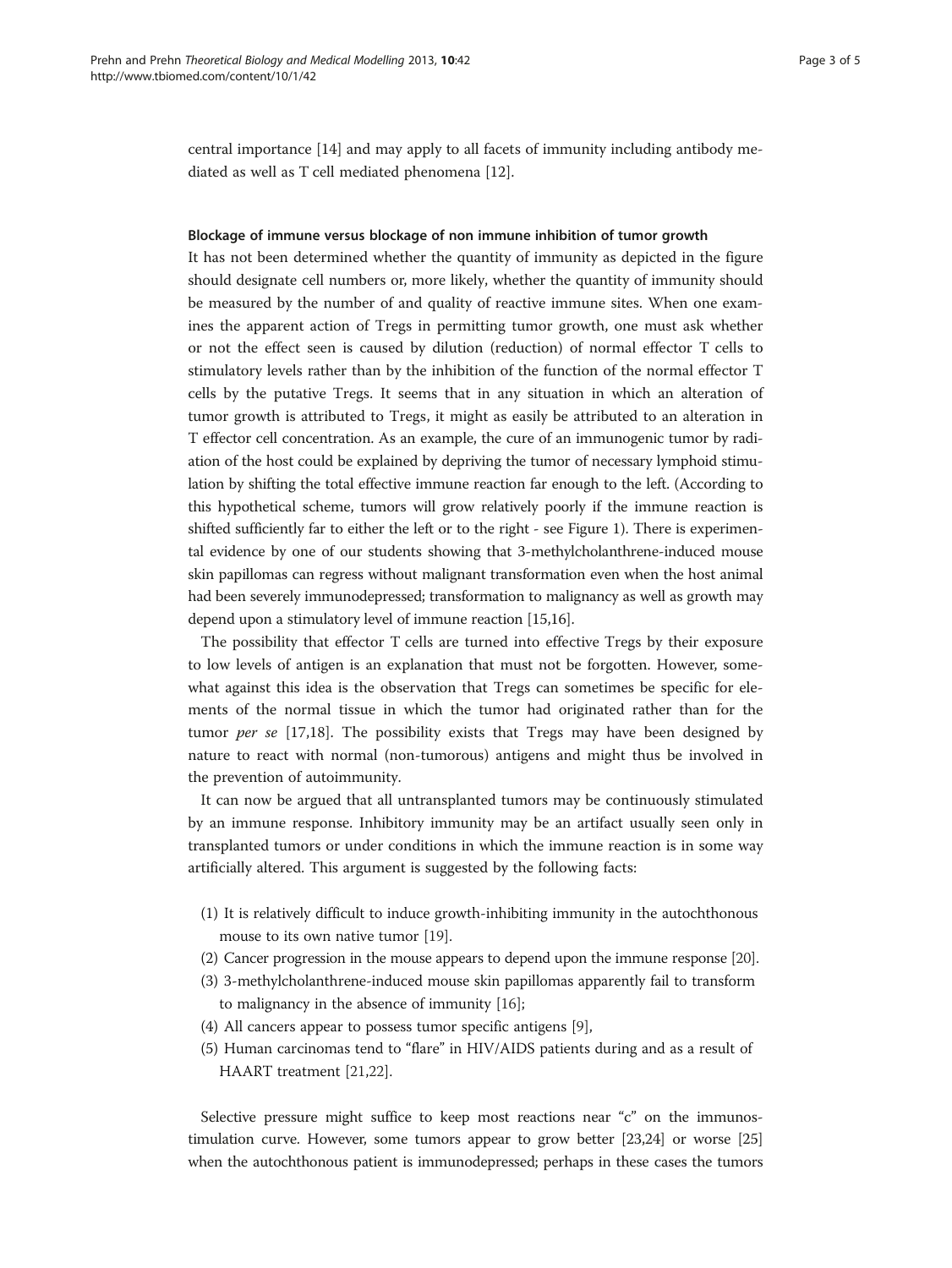were still too near their incipiencies at the time of the immune depression for the reaction to have reached full and stable equilibrium near "c" in Figure [1](#page-1-0).

# **Conclusion #1**

We conclude that it is probable that all cancers have tumor specific antigens and indeed that they probably could only grow in vivo with great difficulty in the absence of at least a low level of immune reaction. It may be unnecessary to always postulate the existence of Tregs inasmuch as immunostimulation by effector T cells seems a simpler hypothesis and seems to be an adequate explanation for many of the observations upon which the existence of Tregs appears to depend. However, that effector T cells might be converted into Tregs by exposure to tumor antigen seems probable [[5](#page-4-0)].

## **Conclusion #2**

The facts suggest that a tumor inhibiting immunity is probably a laboratory artifact seldom, if ever, to be found in unaided nature. However, if one believes in the Sonnenschein thesis (which we do), growth and mutiplication are the default conditions of all living cells [\[26](#page-4-0)]. Therefore any cell, including a cancerous cell, that fails to grow is being inhibited by some environmental influence. Untransplanted cancers are usually and perhaps continuously stimulated rather than inhibited by the "immune" reaction engendered by them The mechanism of the stimulation could well be an interference by immune T cells of the tumor inhibition provided by the surrounding normal tissue environment [[27\]](#page-4-0) (see Figure 2).

A possible variation on this theme could be that so-called Tregs might function to prevent the inhibition of tumor growth by interfering with the antitumor action of the tumor surround [[27,28](#page-4-0)].